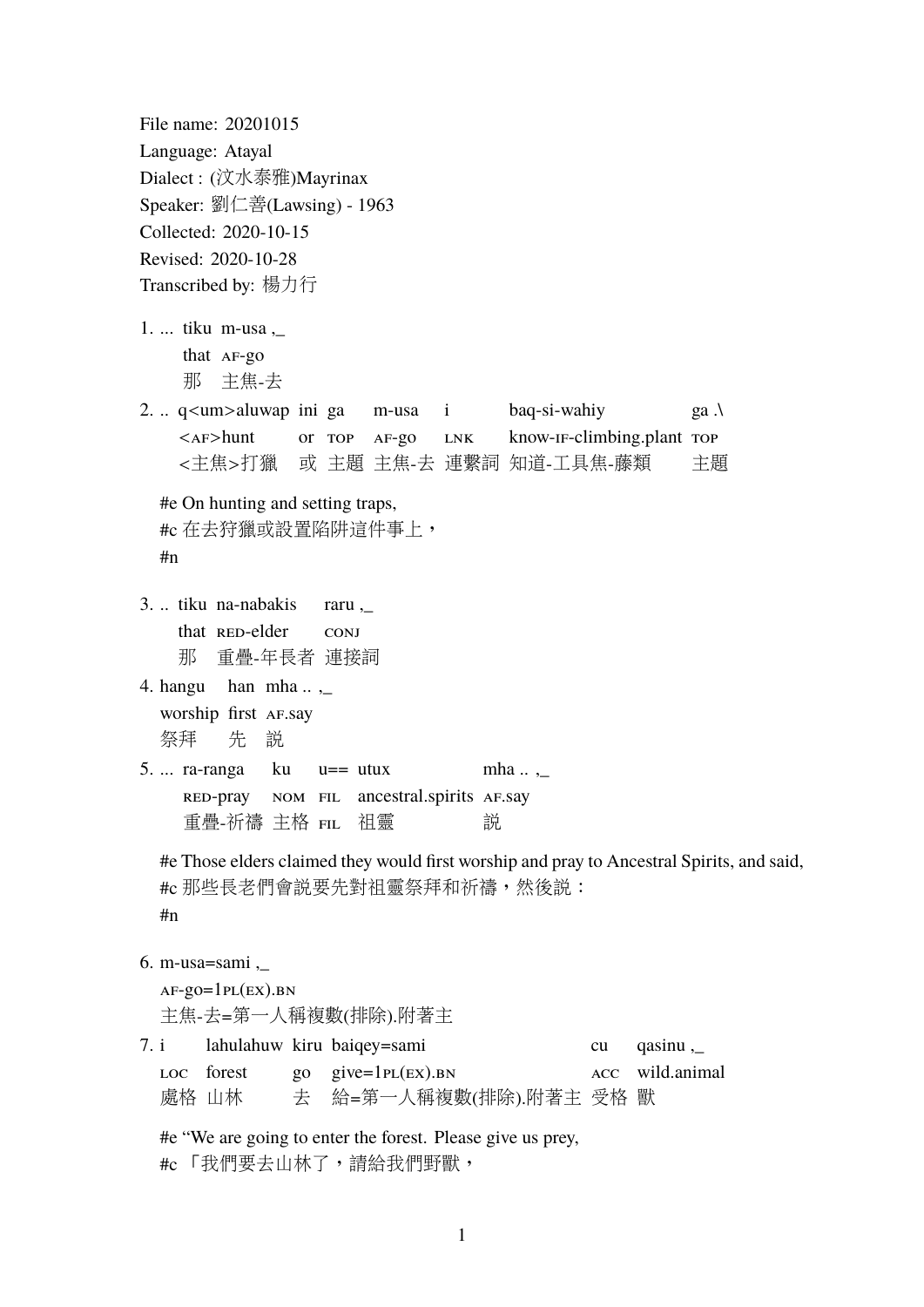8. baiqey=sami  $give = 1PL(EX)$ .BN 給=第一人稱複數(排除).附著主 受格  $cu$ , acc 受格 9. .. sami  $1PL(EX)$ .FN <sup>給</sup>=第一人稱複數(排除).自由主格 受格 ga TOP kinawbkan san harvest 豐收 to.call.it AF.say RED-pray 稱為 mha 說 ra-ranga <sup>重</sup>疊-祈禱 ku ,\_ nom <sup>主</sup>格 10. .. utux ancestral.spirits FIL ancestral.spirits TOP FIL FIL care.takers CONJ 祖靈 u utux fil 祖靈 ga 主題 <mark>FIL FIL</mark> 照顧者 a a malahang ru .\ 連接詞 #e Please give us a bumper harvest." That is how they prayed to Ancestral Spirits. #c <sup>請</sup>給我們辛勞的代價。」他們這樣向祖靈祈求說到。 #n 11. ... tiku qutux that one.NHUM thing TOP 那 一.非人 nahia ga ,\_ 事 主題 12. ma-usa i  $AF-QO$ <sup>主</sup>焦-去 <sup>處</sup>格 <sup>山</sup>林 loc forest lahulahuw ga ,\_ TOP 主題 #e There is one more thing, about before entering the forest. #c 另外還有一件事,關於要上山前。 #n  $13.$ ... ma-naaring gabiyan ga.  $AF$ -from <sup>主</sup>焦-從 night 晚上 **TOP** 主題 14. asi ki only LNK 行<br>一 連繫祠 否定 <sup>知</sup>道-工具焦-重疊-<sup>罪</sup> 主焦-說 連接詞 女<sup>人</sup> ini neg know-if-red-sin baq-si-hamu-hamu ma-kaal kinku af-say conj kanailil ,\_ female #e From the night before, one should not carelessly talk to, and sleep with women. #c 從前一天晚上開始,千萬不要隨隨便便跟女人對話,不能跟女生一起睡。 #n 15. ini neg fut.af-together 否定 未來.主焦-合起來 主焦-睡 pa-siqunun ma-qilaap kinku af-sleep conj 連接詞 女<sup>人</sup> kanailil ,\_ female